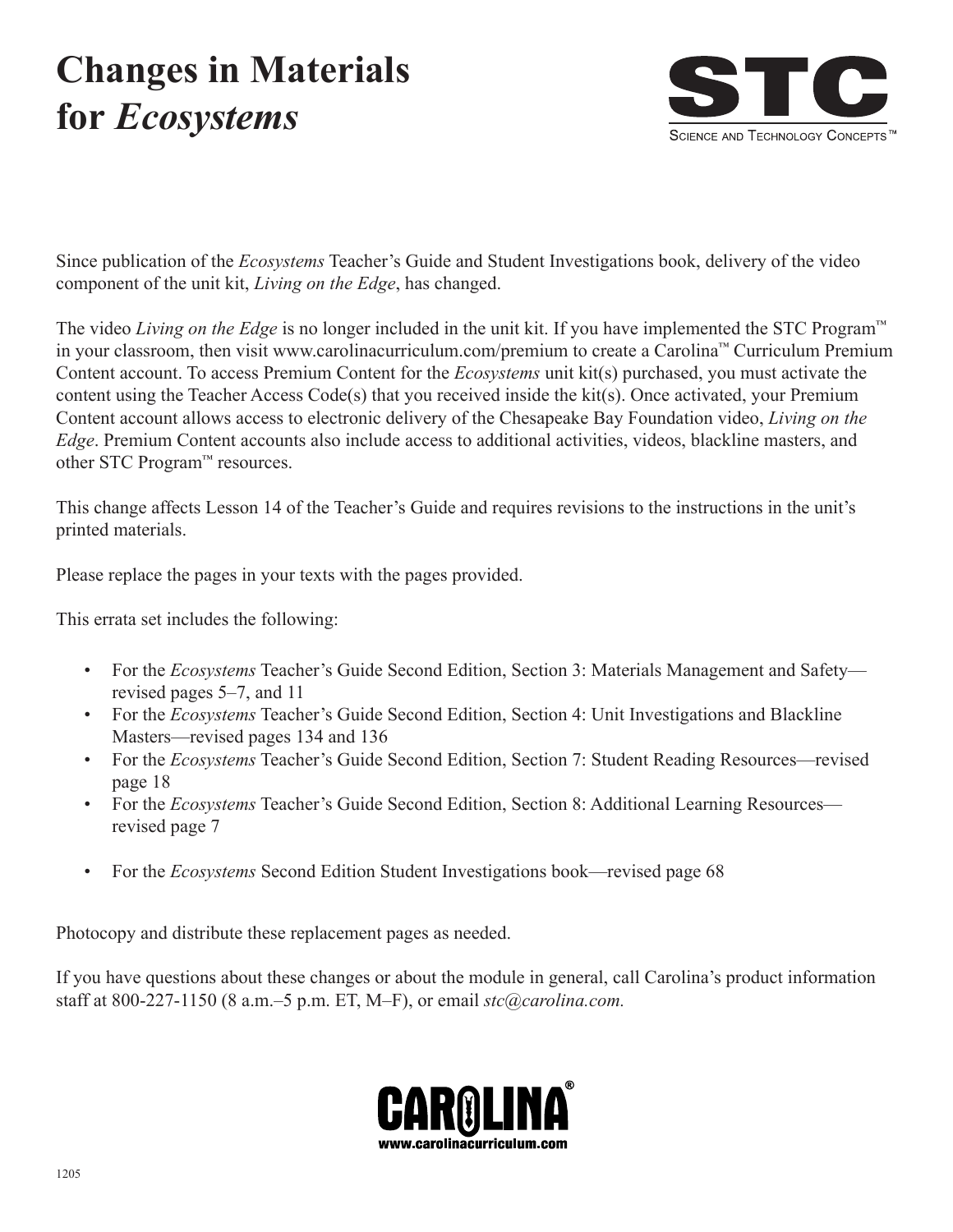Company must receive your order for each group at least 10 business days before your requested delivery date. (If you wish, you can place both orders simultaneously, before you start the unit.) For this unit, you will receive the live materials in two separate shipments.

Before you submit your live materials order, remember to do the following:

- Choose your desired date of arrival. It should be a Wednesday or a Thursday because your live materials will be shipped on a Monday or a Tuesday.
- $\blacksquare$  Indicate the requested date of arrival on each order sheet.
- Before these dates, prepare for the arrival of the organisms. Collect the needed water and store it in your room to equalize the temperature (see **Care and Handling of Live Materials**, pg. 27). Gather the materials not supplied (see pg. 7) to prepare the organism holding tanks.
- Alert your school's front office to the expected arrival date. Arrange for the boxes to be brought to your room **immediately** upon delivery. Plan to teach the lesson soon afterward.
- Find out whether exterminators are scheduled to visit your school. If so, be sure they do not treat your classroom while you are teaching the unit.
- Open the carton and remove the organisms as soon as they arrive (see **Care and Handling of Live Materials,** pg. 27). Label everything.
- Preview each lesson. Some have specific suggestions for handling the live materials needed that day.

If you are not using the *Ecosystems* unit kit from Carolina Biological Supply Company, be sure to contact your supplier to establish a delivery schedule.

#### **Materials List**

This Materials List chart is a cross-reference guide for the materials supplied in the *Ecosystems* unit kit (Item Number 97-2801). It gives the description of each item as it is listed in the lessons of the Teacher's Guide, and provides the cross-reference description of the item as it appears on the kit's packing list, which you will find in the *Ecosystems* unit kit box(es). Please note that the metric and English equivalent measurements in this unit are approximate. For additional information about the materials in this unit kit, please contact Carolina at 800-227-1150 or www.carolina.com.

| <b>Item Description</b><br>in Teacher's Guide | <b>Item Description</b><br>on Packing List | <b>Lesson Number</b><br>(Quantity Used)        |
|-----------------------------------------------|--------------------------------------------|------------------------------------------------|
| Alfalfa seed                                  | Pack of alfalfa seed                       | 2(650)                                         |
| Aquarium thermometer                          | Aquarium thermometer                       | 4(1)                                           |
| Bottle of tap water conditioner               | 2-oz bottle of tap water conditioner       | Use for live materials setup                   |
| Clear plastic cup, 300 mL (10 oz)             | Pack of 50 10-oz plastic cups              | $2(45)$ , 3(30), 4(15), 6(30), 11(8),<br>13(8) |
| Cup, $30 \text{ mL} (1 \text{ oz})$           | Pack of 60 1-oz paper cups                 | 2(3), 8(15)                                    |
| Cupful of gravel                              | 5-lb bag of aqua gravel                    | 2 (6600 mL), 3 (6600 mL)                       |
| Cupful of soil                                | 17-liter (16-qt) bag of potting soil       | $2(13,200 \text{ mL})$                         |
| Dropper                                       | Pack of 15 plastic droppers                | $2(15)$ , 3(15), 4(15), 8(15), 11(8)           |
| Fine-point permanent marker                   | Pack of 15 fine-point permanent<br>markers | 2(15), 3(1)                                    |
| Funnel                                        | 5-in plastic funnel                        | 11(8)                                          |
| Grass seed                                    | Pack of rye grass seed                     | 2(650)                                         |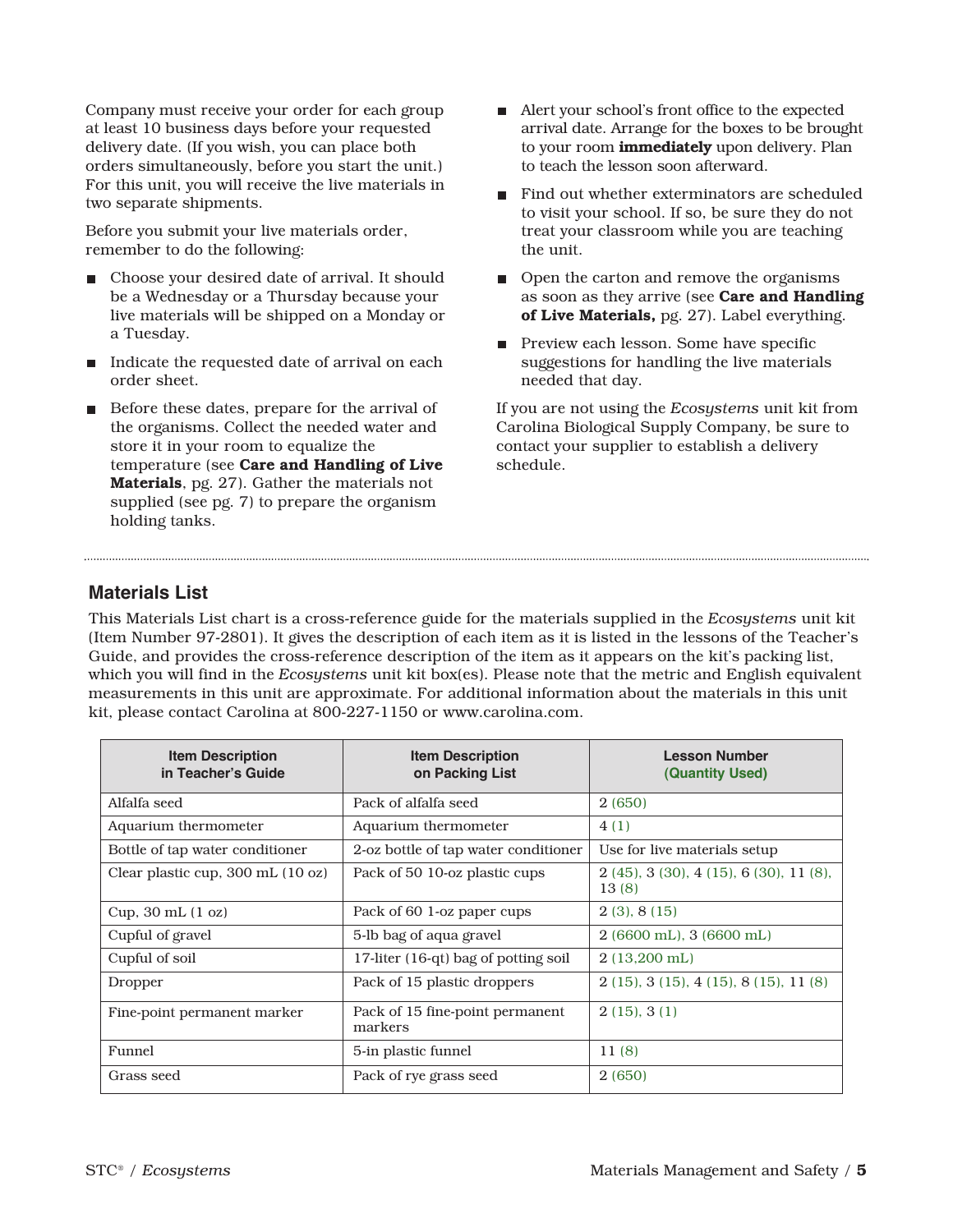| <b>Item Description</b><br>in Teacher's Guide                | <b>Item Description</b><br>on Packing List  | <b>Lesson Number</b><br>(Quantity Used)                    |  |  |  |  |  |
|--------------------------------------------------------------|---------------------------------------------|------------------------------------------------------------|--|--|--|--|--|
| Hand lens                                                    | Pack of 16 hand lenses                      | 2(15), 3(15), 4(15), 5(15), 6(15),<br>7(15), 12(15), 13(8) |  |  |  |  |  |
| Holding tank and lid                                         | 1½-gal plastic tank                         | Use for live materials setup                               |  |  |  |  |  |
| Knife with a sharp point                                     | Retractable knife                           | 6(1)                                                       |  |  |  |  |  |
| Living Materials Order Form 1                                |                                             |                                                            |  |  |  |  |  |
| Jars of algae                                                | Jars of algae                               | 3 (198 mL)                                                 |  |  |  |  |  |
| Gambusia (mosquito fish)                                     | Gambusia (mosquito fish)                    | 4(30)                                                      |  |  |  |  |  |
| Duckweed plant                                               | Duckweed plants                             | 3 (330)                                                    |  |  |  |  |  |
| Pond snail                                                   | Pond snails                                 | 4(30)                                                      |  |  |  |  |  |
| Elodea sprig                                                 | Elodea sprigs                               | 3(44)                                                      |  |  |  |  |  |
| Living Materials Order Form 2                                |                                             |                                                            |  |  |  |  |  |
| Isopod                                                       | Isopods                                     | 6(30)                                                      |  |  |  |  |  |
| Cricket                                                      | Crickets                                    | 6 (30)                                                     |  |  |  |  |  |
| Medium-sized binder clip                                     | Pack of 15 medium binder clips              | Use to prepare bottles                                     |  |  |  |  |  |
| Metric ruler                                                 | Pack of 15 metric (12-in) plastic<br>rulers | 3(15), 4(15), 6(15)                                        |  |  |  |  |  |
| Mustard seed                                                 | Pack of mustard seed                        | 2(650)                                                     |  |  |  |  |  |
| pH test paper                                                | Roll of pH test paper                       | 8 (60 in), 10 (1), 11 (192 in),<br>12 (128 in)             |  |  |  |  |  |
| Piece of fiberglass screen, 10 cm<br>$(4 \text{ in})$ square | Pack of 22 4×4" fiberglass<br>screens       | 2(22)                                                      |  |  |  |  |  |
| Plant food                                                   | Container of plant fertilizer               | 11(1)                                                      |  |  |  |  |  |
| Salt                                                         | 1-lb of salt                                | 11(1)                                                      |  |  |  |  |  |
| Sealing tape, 5 cm (2 in)                                    | Roll of 2-in clear packing tape             | 7(1)                                                       |  |  |  |  |  |
| Set of measuring spoons                                      | Metric measuring spoon set                  | 11(8)                                                      |  |  |  |  |  |
| Small dip net                                                | Aquarium dip net                            | 4(6)                                                       |  |  |  |  |  |
| Spoons                                                       | Pack of 16 plastic teaspoons                | 2(15), 3(15), 4(15), 6(30)                                 |  |  |  |  |  |
| Video, Living on the Edge*                                   | Living on the Edge video                    | 14(1)                                                      |  |  |  |  |  |
| Vinegar                                                      | Pint bottle of white vinegar                | 8(1), 11(1)                                                |  |  |  |  |  |

\*The video Living on the Edge is not supplied in the unit kit. If you have implemented the STC Program™ in your classroom, then visit www.carolinacurriculum.com/premium to create a Carolina™ Curriculum Premium Content account. To access Premium Content for the Ecosystems unit kit(s) purchased, you must activate the content using the Teacher Access Code(s) that you received inside the kit(s). Once activated, your Premium Content account allows access to electronic delivery of the Chesapeake Bay Foundation video, Living on the Edge. Premium Content accounts also include access to additional activities, videos, blackline masters, and other STC Program™ resources.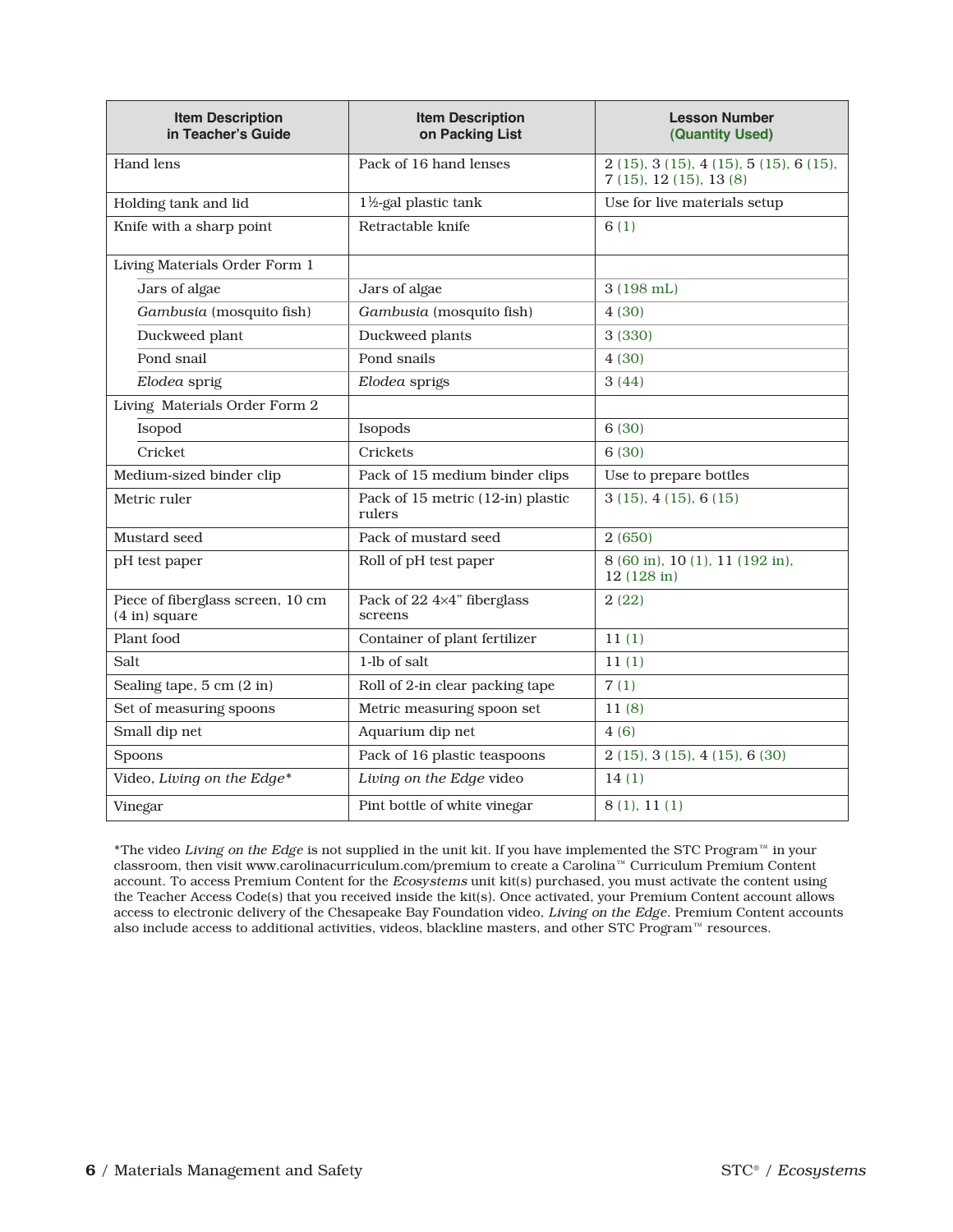### **Needed But Not Supplied Materials**

The following chart lists the materials that are needed for teaching *Ecosystems*, but are not supplied in the *Ecosystems* unit kit from Carolina Biological Supply Company. These items are commonly available in most schools or can be

brought from home. Designed as a quick reference guide, the chart shows the materials that are needed for each of the 17 lessons and Assessment 1. It will enable you to begin gathering the materials needed ahead of time.

| <b>Description in</b><br><b>Teacher's Guide</b> | 1        | $\overline{2}$ | 3        | 4        | 5        | 6        | $\overline{7}$ | 8        | 9        | 10 | 11       | 12       | 13       | 14       | 15       | 16       | 17       | Assm't<br>1 |
|-------------------------------------------------|----------|----------------|----------|----------|----------|----------|----------------|----------|----------|----|----------|----------|----------|----------|----------|----------|----------|-------------|
| Newsprint                                       | $\times$ |                |          |          | $\times$ |          | $\times$       | $\times$ |          |    |          |          |          | $\times$ | $\times$ |          | $\times$ |             |
| Overhead projector                              | $\times$ |                |          |          |          |          | $\times$       |          |          |    |          |          |          |          |          |          | $\times$ |             |
| Overhead transparencies                         | $\times$ |                |          |          | $\times$ |          |                | $\times$ |          |    |          |          |          | $\times$ |          |          |          |             |
| Science notebook                                | $\times$ | $\times$       | $\times$ | $\times$ | $\times$ | $\times$ | $\times$       | $\times$ | $\times$ |    | $\times$ | $\times$ | $\times$ | $\times$ |          |          |          | $\times$    |
| Buckets or dishpans                             |          | $\times$       | $\times$ | $\times$ |          |          |                |          |          |    |          |          |          |          |          |          |          |             |
| Leaf matter                                     |          | $\times$       |          |          |          |          |                |          |          |    |          |          |          |          |          |          |          |             |
| 2-liter clear plastic soda<br>bottles w/caps    |          | $\times$       | $\times$ |          |          | $\times$ | $\times$       |          |          |    | $\times$ |          |          |          |          |          |          |             |
| Paper towels                                    |          | $\times$       | $\times$ | $\times$ |          |          |                |          |          |    | X        |          |          |          |          |          |          |             |
| Rags or sponges                                 |          | $\times$       | $\times$ | $\times$ |          |          |                |          |          |    | $\times$ |          |          |          |          |          |          |             |
| Rocks                                           |          | $\times$       |          |          |          |          |                |          |          |    |          |          |          |          |          |          |          |             |
| Small rubber bands                              |          | $\times$       |          |          |          |          |                |          |          |    |          |          |          |          |          |          |          |             |
| Toothpicks                                      |          | $\times$       |          |          |          |          |                |          |          |    |          |          |          |          |          |          |          |             |
| Twigs                                           |          | $\times$       |          |          |          |          |                |          |          |    |          |          |          |          |          |          |          |             |
| Water                                           |          | $\times$       |          |          |          |          |                | $\times$ |          |    |          |          |          |          |          |          |          |             |
| Whisk broom                                     |          | $\times$       | $\times$ | $\times$ |          |          |                |          |          |    | $\times$ |          |          |          |          |          |          |             |
| 45 liters (12 gal) of prepared<br>water         |          |                | $\times$ |          |          |          |                |          |          |    |          |          |          |          |          |          |          |             |
| Newspapers                                      |          |                | $\times$ |          |          |          |                |          |          |    | $\times$ |          |          |          |          |          |          |             |
| <b>Markers</b>                                  |          |                |          |          | $\times$ |          | $\times$       | $\times$ |          |    |          |          |          | $\times$ | $\times$ |          | $\times$ |             |
| Index cards                                     |          |                |          |          |          | $\times$ |                |          |          |    |          |          |          |          |          |          |          |             |
| <b>Scissors</b>                                 |          |                |          |          |          |          | $\times$       |          |          |    |          |          |          |          |          |          |          |             |
| Computer with Internet access                   |          |                |          |          |          |          |                |          |          |    |          |          |          | $\times$ |          |          |          |             |
| Tape or tacks to hang<br>newsprint sheets       |          |                |          |          |          |          |                |          |          |    |          |          |          |          |          | $\times$ |          |             |

#### **Materials for Holding Tanks for the Organisms:**

#### *For the aquarium plants and animals*

- $\blacksquare$  1-gal milk jugs (3), rinsed (no soap), with tops cut off to hold the duckweed.
- Aquarium plants, spinach, lettuce, or fish food for the snails.

#### *For the crickets and isopods*

- Egg carton, crumpled paper, or leaves and twigs for cricket tanks.
- Lettuce, potato, apple, seeds, grass, or dog kibble for crickets.
- Leaves, bark, or potato slices for the isopods.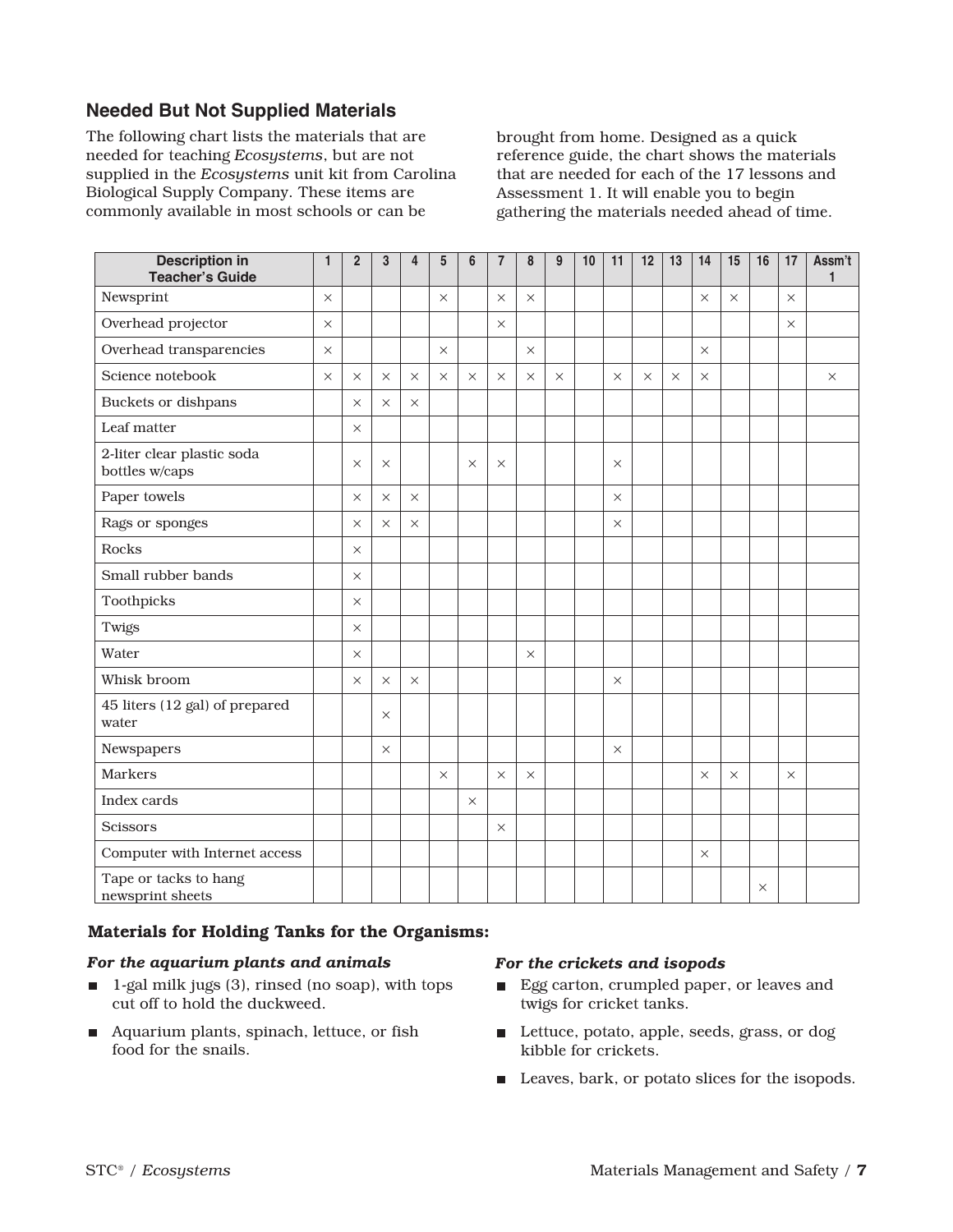## **Ecosystems Time Line** (continued)

| <b>Activity</b>                                                 | <b>Estimated Time Needed</b>                                                      | Number of<br><b>Sessions Needed</b> | <b>Estimated</b><br><b>Starting Date</b> |
|-----------------------------------------------------------------|-----------------------------------------------------------------------------------|-------------------------------------|------------------------------------------|
| Lesson 9                                                        | Presentations and<br>observations: 50 min.                                        |                                     |                                          |
|                                                                 | Reading selections included.                                                      |                                     |                                          |
| Lesson 10                                                       | Lesson: 40 min.                                                                   |                                     |                                          |
|                                                                 | Groups complete Record<br>Sheet 10-A: 30 min.                                     |                                     |                                          |
| Lesson 11                                                       | Lesson: 45 min.                                                                   |                                     |                                          |
|                                                                 | Final activities: 30 min.                                                         |                                     |                                          |
| Lesson 12                                                       | Lesson: 50 min.                                                                   |                                     |                                          |
| Break: observe<br>pollution effects, or<br>do other activities. | $3-4$ days.                                                                       |                                     |                                          |
| Lesson 13                                                       | Lesson: 50 min.                                                                   |                                     |                                          |
|                                                                 | Record Sheet 13-A included.                                                       |                                     |                                          |
| Lesson 14                                                       | Lesson: 45 min.                                                                   |                                     |                                          |
|                                                                 | Reading selection included.                                                       |                                     |                                          |
|                                                                 | Living on the Edge video:<br>15 min.                                              |                                     |                                          |
| Lesson 15                                                       | Lesson, point-of-view sheets,<br>and Record Sheet 15-A: 50 min.                   |                                     |                                          |
|                                                                 | Final activities: 30 min.                                                         |                                     |                                          |
| Lesson 16                                                       | Group presentations: time<br>needed depends on type of<br>presentations selected. |                                     |                                          |
|                                                                 | Final activities: 30 min.                                                         |                                     |                                          |
| Lesson 17                                                       | Post-unit assessment: 50 min.                                                     |                                     |                                          |
| Additional<br>Assessments                                       | Time needed depends on<br>which assessment(s) you<br>choose to complete.          |                                     |                                          |
|                                                                 | Assessment 1: 20 min.                                                             |                                     |                                          |
|                                                                 | Assessment 2: 45 min.                                                             |                                     |                                          |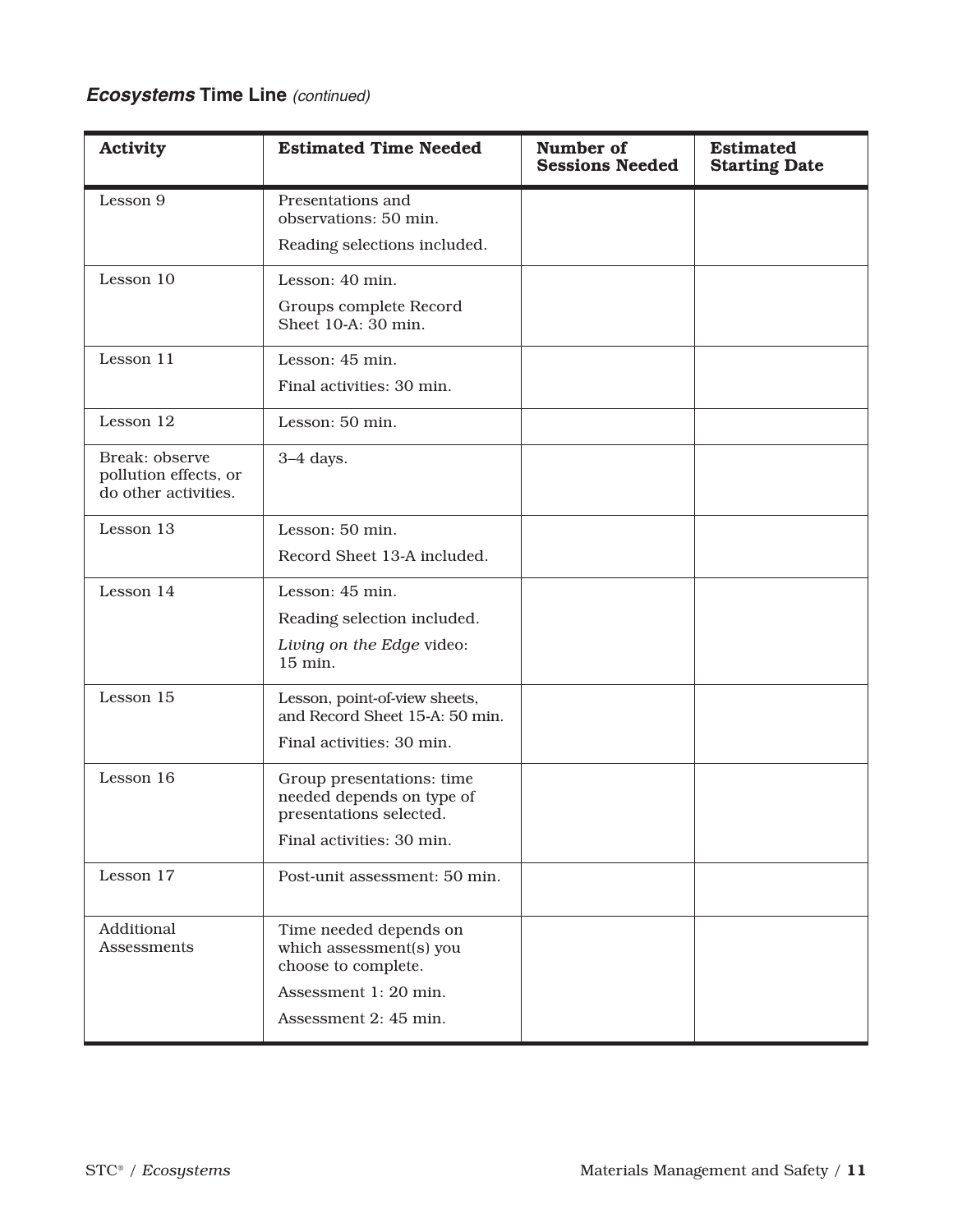## **The Chesapeake Bay: An Ecosystem in Danger**

#### **Location**

Lesson 14

#### **Content and Context**

Having conducted their own pollution experiments, students now take on a real-life environmental challenge: the threats to the Chesapeake Bay ecosystem. This selection, supplemented by five additional selections in Lesson 15 that present the pollution problem from five perspectives, provides students with background information they will need to prepare presentations on the bay in Lesson 16.

#### **Introducing the Reader**

Ask students whether they have ever heard of the Chesapeake Bay. Using a class map of the United States or the large illustration that appears in the reading selection, help students identify where the bay is located. Focus students' attention on the questions that appear in item 1 of the Final Activities section of Lesson 14 in the Teacher's Guide.

#### **Reading**

Have students read the selection individually or in groups or pairs.

#### **Processing the Reader**

Students will discuss this reading selection at the beginning of Lesson 15. Help them prepare for this discussion, and process the reading selection, by showing the video Living on the Edge. This video is located on the STC Premium Content Web site at www.carolinacurriculum.com.

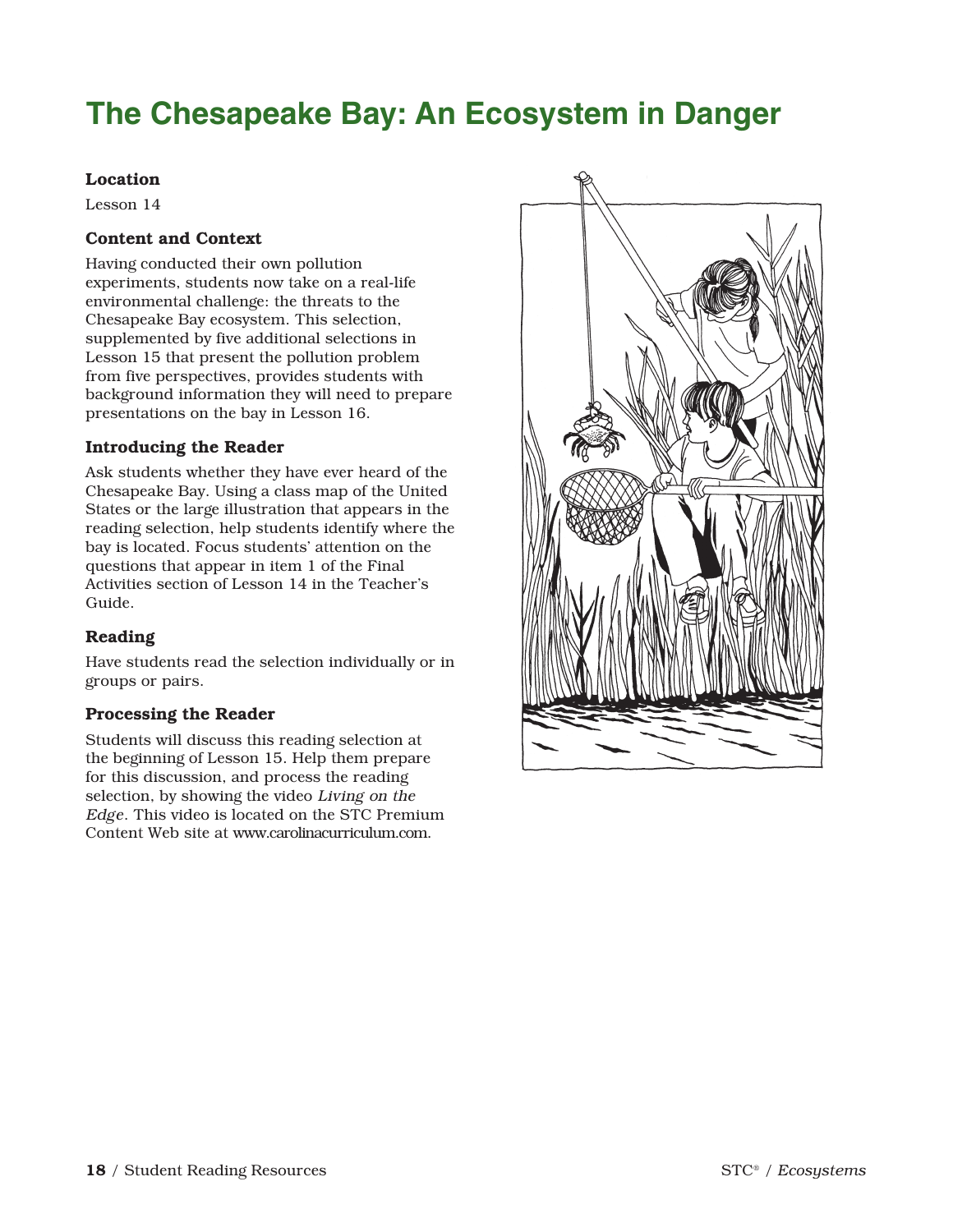## **Audiovisual Resources**

*Living on the Edge.* Written by Tom Horton. 18 min. Chesapeake Bay Foundation, 1992.

> The video Living on the Edge is not supplied in the unit kit. If you have implemented the STC Program™ in your classroom, then visit www.carolinacurriculum.com/premium to create a Carolina™ Curriculum Premium Content account. To access Premium Content for the Ecosystems unit kit(s) purchased, you must activate the content using the Teacher Access Code(s) that you received inside the kit(s). Once activated, your Premium Content account allows access to electronic delivery of the Chesapeake Bay Foundation video, Living on the Edge. Premium Content accounts also include access to additional activities videos, blackline masters, and other STC Program<sup>™</sup> resources.

> Living on the Edge presents a portrait of life along the edges of the Chesapeake Bay—the marshes and shallows, wildlife, and people. It explores the pollution of the bay and suggests some solutions.

*Crane River.* 60 min. National Audubon Society, 1989.

> A stunning video about the plight of the sandhill cranes in Nebraska. Explains the cranes' unique habitat requirements and how these are fulfilled by the Platte River. Details the controversy over the water rights to the river.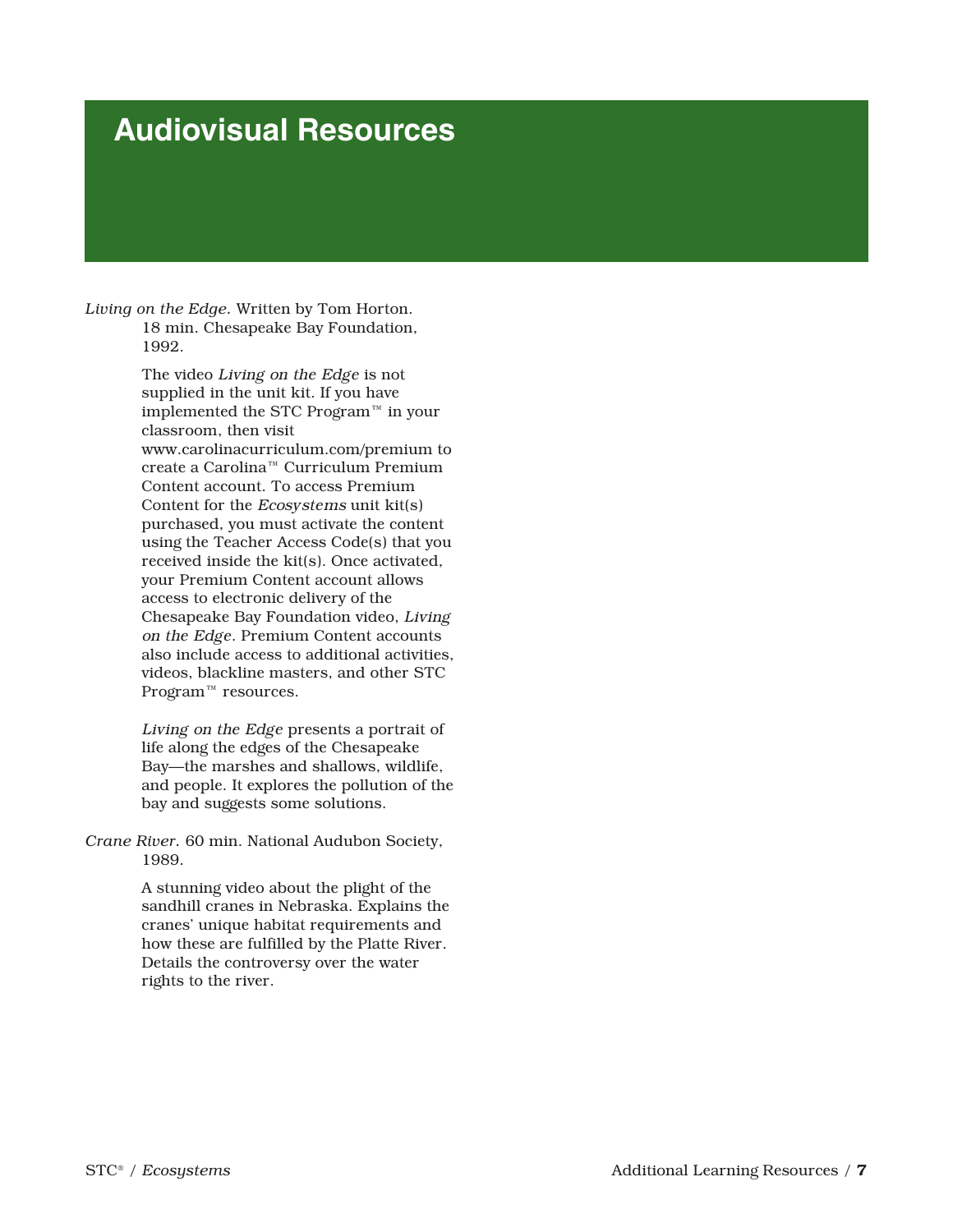### **LESSON 14**

|                    | <b>Management Tip:</b> Because this is a long lesson, you may want to integrate the<br>Chesapeake Bay reading selection into your language arts or social studies time.<br>Or, you may want to assign it as homework.                                                                                                                                                                             |
|--------------------|---------------------------------------------------------------------------------------------------------------------------------------------------------------------------------------------------------------------------------------------------------------------------------------------------------------------------------------------------------------------------------------------------|
| <b>Materials</b>   | For each student<br>1 science notebook<br>completed Record Sheet 13-A: Analyzing the Results of the Pollution<br>1.<br><b>Experiment</b><br>For the class<br>3 sheets of newsprint or transparency film and markers                                                                                                                                                                               |
|                    | Living on the Edge, a video about the Chesapeake Bay<br>Computer with Internet access                                                                                                                                                                                                                                                                                                             |
| <b>Preparation</b> | Obtain the materials for recording student ideas.<br>ı.                                                                                                                                                                                                                                                                                                                                           |
|                    | 2. Label the top half of each of the three sheets, respectively, "What We Found<br>Out about the Effects of Acid Rain," "What We Found Out about the Effects of<br>Road Salt," and "What We Found Out about the Effects of Overfertilization."<br>On the bottom half of each sheet, write "What We Predict Would Happen to<br>the Animals in an Ecosystem Polluted with Acid Rain," and so forth. |
|                    | Subdivide each sheet into "Terrarium" and "Aquarium" (see Figure 14-1).                                                                                                                                                                                                                                                                                                                           |
|                    | 3. Decide how best to include the video about the Chesapeake Bay, Living on<br>the Edge, and the reading selection in your class's schedule.                                                                                                                                                                                                                                                      |
| <b>Procedure</b>   | 1. Ask a team from each group to report the findings from their experiment.                                                                                                                                                                                                                                                                                                                       |
|                    | Record findings on the sheets. Then ask the other team from each group if<br>2.<br>they agree, disagree, or want to add new information. Have the students<br>add "agree" or "disagree" to the findings on the sheets.                                                                                                                                                                            |
|                    | 3. Proceed until the data has been contributed on all three pollutants.                                                                                                                                                                                                                                                                                                                           |
|                    | 4. Help students draw some conclusions.                                                                                                                                                                                                                                                                                                                                                           |
|                    | Reread the three sheets with the class and circle the statements that<br>show total agreement. These represent conclusions backed up by two<br>teams' collective data.                                                                                                                                                                                                                            |
|                    | Next, look for the disputed points. Ask students to suggest ways they<br>could clear up the dispute. Two solutions would be either to redo the<br>experiment or to design new experiments to answer the question (see<br>Extension 1 in this lesson).                                                                                                                                             |
|                    | Ask students for reasons why the results differed.                                                                                                                                                                                                                                                                                                                                                |
|                    | Now have students predict what might happen to the animals in an<br>5.<br>ecosystem polluted with each substance. Record their answers on the<br>bottom half of each sheet.                                                                                                                                                                                                                       |
|                    | Help students discuss their predictions.<br>6.                                                                                                                                                                                                                                                                                                                                                    |
|                    | $\blacksquare$ Circle statements that agree.                                                                                                                                                                                                                                                                                                                                                      |
|                    | Look for the disputed points.                                                                                                                                                                                                                                                                                                                                                                     |
|                    | Ask students to explain why these predictions might differ.                                                                                                                                                                                                                                                                                                                                       |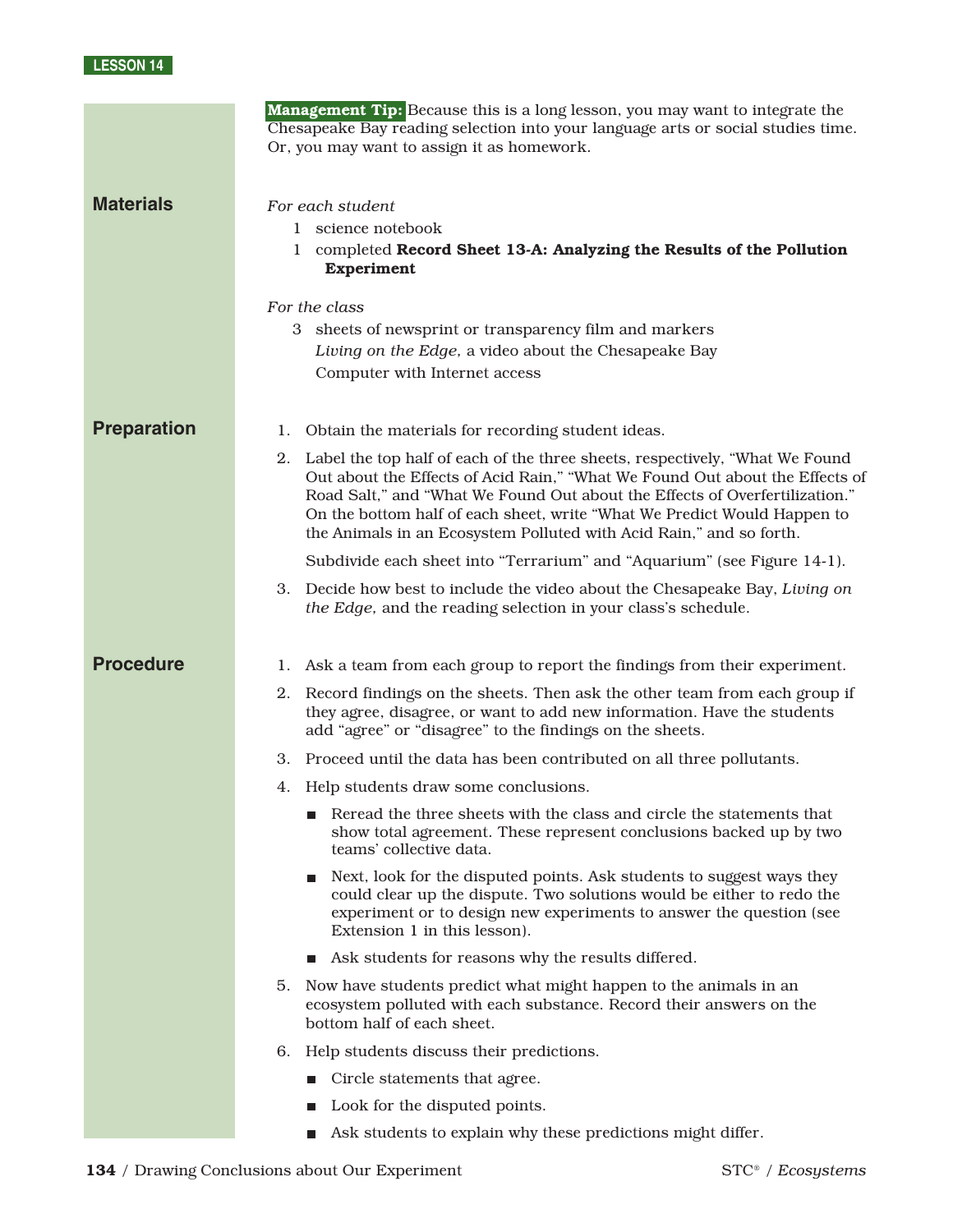#### **LESSON 14**

**Extensions**

- 3. Show the video *Living on the Edge.* Discuss the following:
	- What supports much of the life in the bay?
	- How have the millions of people who have moved into the bay area affected it?
	- In what ways do people use the bay? In what ways have people damaged the bay?

**Note:** The video Living on the Edge is not supplied in the unit kit. If you have implemented the STC Program™ in your classroom, then visit www.carolinacurriculum.com/premium to create a Carolina™ Curriculum Premium Content account. To access Premium Content for the Ecosystems unit kit(s) purchased, you must activate the content using the Teacher Access Code(s) that you received inside the kit(s). Once activated, your Premium Content account allows access to electronic delivery of the Chesapeake Bay Foundation video, Living on the Edge. Premium Content accounts also include access to additional activities, videos, blackline masters, and other STC Program™ resources.

#### **SCIENCE**

1. Challenge students to design a new experiment to resolve a disputed point from today's lesson. If possible, have them carry out the new experiment.

#### **LANGUAGE ARTS**

2. Invite students to write a story in which one of the characters "jumps to a conclusion" that is not necessarily the right one.

#### **SOCIAL STUDIES LANGUAGE ARTS**

3. Encourage students to do library research to find out more about the Chesapeake Bay, San Francisco Bay, or other bays around the U.S. (see Sections 7 and 8 of this guide for suggested resources on the Chesapeake Bay).